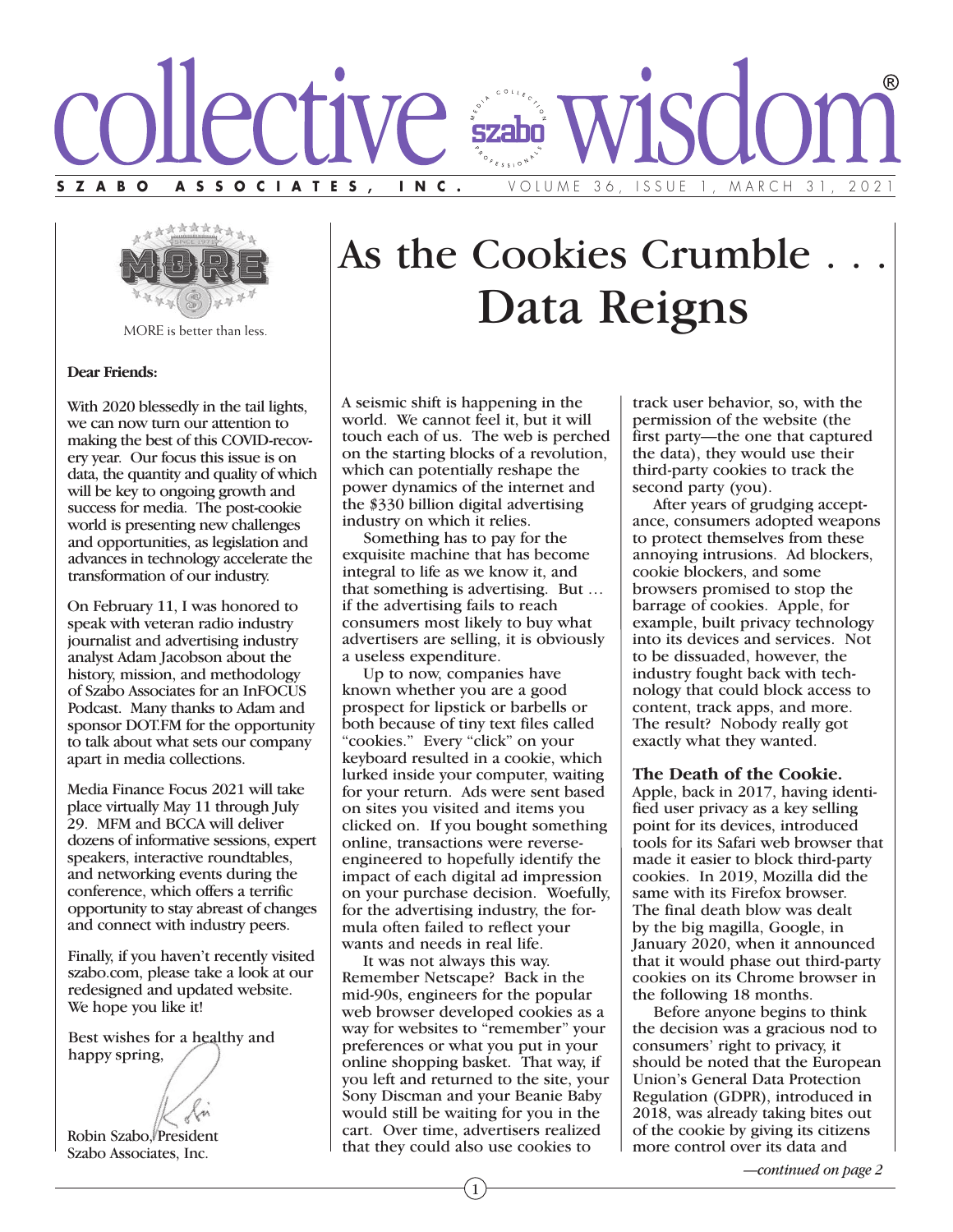### *Cookies Crumble —*

*—continued from page 1*

allowing them to opt out of adtracking efforts. Additionally, the California Consumer Privacy Act (CCPA), which went into effect in January 2020, has spurred similar legislation here and around the world. Last month, the Virginia Senate passed its own version of the California Act. The bill is expected to pass in the House and be signed into law by the governor as early as April. Other states considering similar legislation this year include New York, Oklahoma, Vermont, Washington, Nebraska, and Connecticut. By making the decision it did, Google was simply acknowledging the inevitable.

 *Privacy tools*. Speaking of the CCPA, on January 23 the California Attorney General tweeted about a new privacy opt-out tool called "Global Privacy Control." This successor to the ill-fated "Do Not Track" has some in the media and advertising industries hustling to figure out its implications with regard to compliance with the California law. The proposed specification, developed by a group of privacy researchers and introduced last October, makes it easier for people to prevent companies from selling their personal information. The tool enables users' browsers to automatically send a signal requesting websites and ad tech intermediaries to opt-out from selling their data, rather than having to notify each individually.

 The extent to which GPC, specifically, might affect advertising revenue is debatable. Any tangible and substantial impact of the browser tool is dependent on the level of adoption by publishers and ad tech firms, as well as by people who do not already use ad blockers or other privacy controls. Privacy-focused search engines such as DuckDuckGo continue to rise in popularity, with the 12-yearold company recording in January its first-ever day with more than 100 million user search inquiries. The search engine has expanded beyond its own site, now offering a dedicated Chrome extension as well as mobile apps for Android and iOS. In the same week, two

other privacy-centric apps, Signal and Telegram, also announced major spikes in growth.

 DuckDuckGo Privacy Browser users also now have the Global Privacy Control setting turned on by default; however, site publishers and ad tech firms must recognize the opt-out signal for it to work. Some companies have publicly agreed to do so, including newspaper publishers *The Financial Times, The New York Times, and The Washington Post,* and ad management tech firms CafeMedia and Meredith Digital. It remains to be seen if and/or when the California Attorney General's office will enforce GPC adoption; however, it bears watching in the months ahead.

 *Apple's newest play.* Last year, Apple announced the launch of iOS 14, a new operating system for iPhones and iPads. The new system has had several updates. The latest, iOS 14.5, was released last month for beta testing and should be available to the general public later this spring. Apple delayed the crackdown on companies tracking people who use its mobile devices in order to give marketers and developers more time to plan, but the window for adjusting to the new mandate is quickly closing.

 The iOS 14 operating system brings, along with some cool new features, a change that drained the blood from marketers' faces: the virtual death of the IDFA, the Identifier for Advertisers that allows advertisers to track user behavior on a specific device. Actually, the IDFA will not be dead, but it may as well be as far as advertisers are concerned. Apple has taken the identifier out of the Settings app and made it an opt-in for every app. Users are presented with a dialog box asking basically if they would allow the app or brand to "track you across apps and websites owned by other companies." The answer to that question is pretty predictable.

 Apple has developed and recently updated its own privacy-safe framework for "mobile attribution," the science of identifying which ads drive what results. SKAdNetwork promises to allow advertisers to know which ads resulted in the hoped-for outcome without revealing which specific devices or people took action. If, for example, you kick off an ad campaign with

Google, it shows your ad to potential mobile customers, who may click on it and download your app from the App Store, and Apple sends a cryptographically signed notification, or postback, to Google. The postback validates the conversion for marketing purposes, but does not include any personal user or device-specific information.

 The ability to track user behavior is critically important given the growth of mobile data traffic. Marketers expecting to reap the benefits of more targeted advertising campaigns must rethink attribution models in order to make forecasts and decide what changes should be made to their campaigns. One distinct disadvantage to Apple's SKAdNetwork is that advertisers will not get postbacks in real time, but the next day at best. Additionally, they will also not gain access to user-specific data, which would help them gain deeper insights into consumers and thus make their campaigns more effective in the future.

 *Facebook's face-off.* Not one to turn tail without a fight, Facebook on February 1 announced its own prompt, to be shown on its mobile app for the iPhone and iPad prior to Apple's spring iOS 14 update. Designed to convince users to allow ad tracking, the prompt will present information detailing why users should give Facebook permission to track them on iOS (to support businesses and keep apps free). Facebook does not use the word "tracking"; rather, it asks "to use your apps and website activity."

 *Google throws its weight.* Every week, members of the W3C, the World Wide Web Consortium, an international standards organization founded by a creator of the web, Tim Berners-Lee, join in a video call to work out options in the post-cookie world. The sumo wrestler in the group is Google, which has the biggest ad exchange, the biggest ad network, Android (the most widely used mobile operating system), and the most valuable web properties for serving ads (Google Search, Maps, YouTube, and Gmail). Most significant is Google's Chrome, the biggest web browser, which has a 64% market share, according to the web traffic analysis firm StatCounter. Without third-party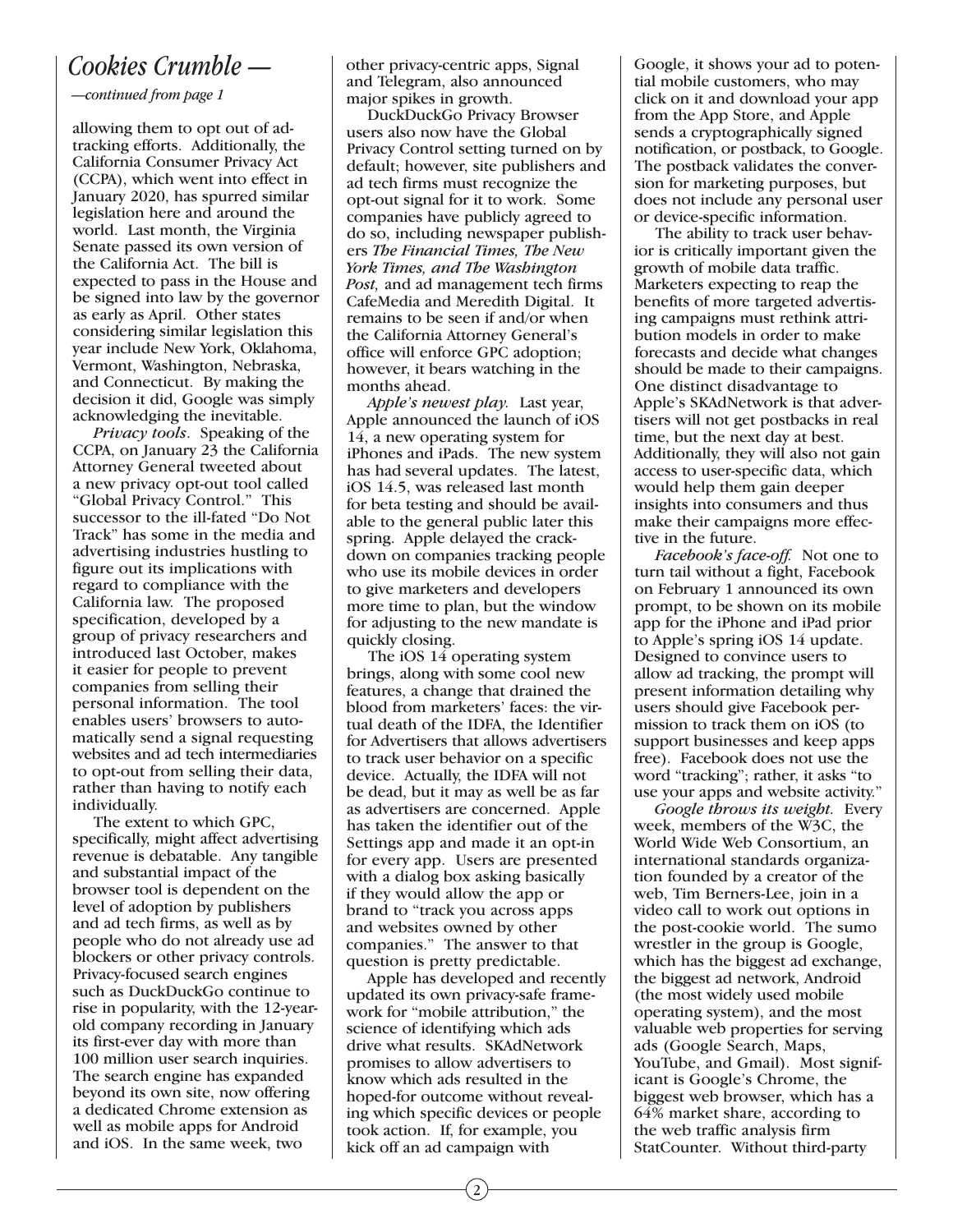cookies, Google will still be able to track your user activity if you are on Chrome. Even a giant such as Facebook, let alone smaller players, may suffer under whatever Google chooses to implement if Google severs Facebook's ability to measure the effectiveness of its ads.

#### **First-party is King.**

Online privacy is here to stay. The browser wars will certainly continue for awhile. The importance of firstparty data is greater than ever as advertisers strive to understand their target audiences without the use of cookies.

 Establishing and growing a proprietary data set has become a priority among publishers (anyone who produces online content) and brands. Forward-thinking companies are building their own demographic, behavioral, location-based, interest, and response data sets that can be independently maintained in-house. An important benefit to publishers is the direct relationship to readers that is established when building firstparty data. Getting to know their opted-in audience enables publishers to personalize content or make content recommendations based on their data.

 Advertisers are more frequently asking for deal options that involve

publishers' first-party data, and publishers are discovering that deals using those options are likely to be more attractive to advertisers. Of equal importance to ad buyers, however, is the integrity with which the data is collected and managed, and how consistent it is with other publishers. Some media companies plan to conduct more audience research on advertisers' behalf, such as running polls and surveys on its sites, and connecting those results to their first-party audience segments.

 In any case, there needs to be a tight match between advertisers' needs and publishers' data. Only those publishers with the ability to generate rich, proprietary, authenticated, and current data deemed valuable to marketers will prosper.

 Many publishers choose to enrich their first-party data with third-party providers in order to better meet the targeting goals of their advertisers. This is especially important in B2B situations, where valuable account information may not be available with first-party-only data.

#### **Targeting Old and New.**

While users will see benefits in new privacy-driven technology, they may also be deprived of seeing ads that are personalized and relevant. For the benefit of both advertisers and customers, we can expect to see a



It's like this: When I shop online on my lunch break, I'm the second party. The third party, which has an ad on the first party site, wants to know more about me. Before, the third party had to ask the first party for permission, but now, it has to ask the second party. That would be me. Get it?

new wave of solutions to target audiences and measure results within privacy-compliant standards. Strategies for mobile engagement going forward may include tools such as email, push notifications, in-app messaging, SMS, and/or chatbots.

 "Click" behavior, once regarded as a good indicator of consumer interest, has been found to be lacking as an accurate form of measurement. A click does not necessarily result in conversion (transaction) and, even if it does, what about the other contributors to the sale? Brand awareness, promotions, traditional media exposure, etc. may have led to a sale that otherwise may not have taken place. Here is where oldschool approaches might fill in the gap in a privacy-compliant way. As cookies crumble, marketers need to discover—and perhaps rediscover—methods of targeting their audiences in a specific, economical way.

 *Guaranteed deals.* Remember programmatic guaranteed deals? It seems they are on the comeback, according to several media agency executives interviewed by Seb Joseph for his article last month for *Digiday,* "With cookies on the way out, advertisers turn to old-school measurement methods." Recently on the decline because of their steep costs, guaranteed deals—private agreements between an advertiser and a publisher of online content for pre-negotiated inventory—are garnering more interest now because they provide a way to gain access to first-party publishers' proprietary data. Such agreements confer more power to publishers, who act as gatekeepers of audiences.

 *Into the garden.* Another solution might be to advertise within the walled gardens of platforms such as Google or Facebook, where data abounds. Yet, Joseph stated, the platform companies may not share all the data. These companies in recent years have erected "data-clean rooms," safe spaces for advertisers to access aggregated rather than customer-level data in a privacy-compliant way.

 *Marketing mix modeling.* "Marketing Mix" is a term that has been around since the 60s and often refers to E. Jerome McCarthy's